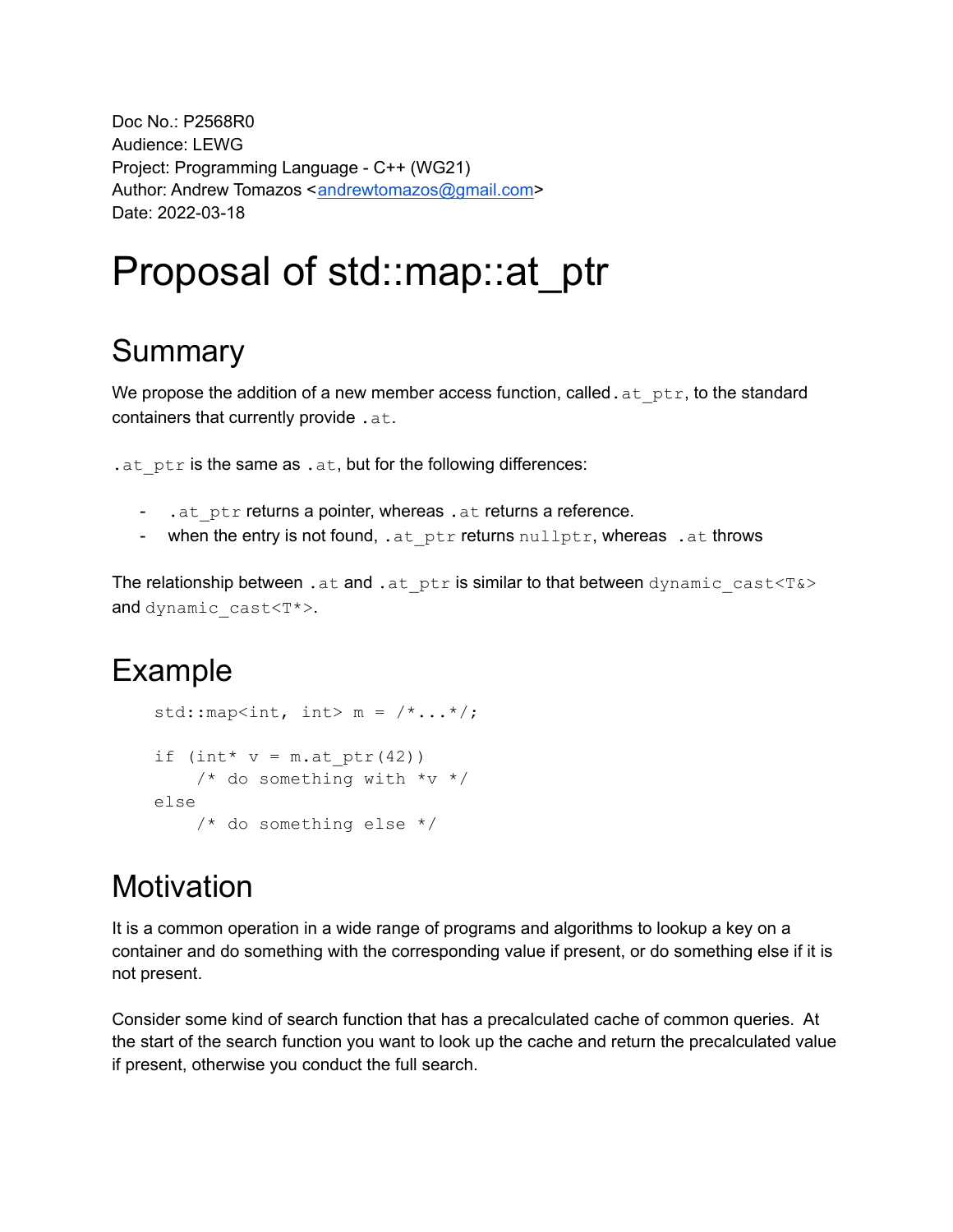There is extensive existing practice of user functions in various core libraries with the proposed semantics. We propose standardizing that existing practice.

## Design

### Should this be a free function or member function?

We think . at  $ptr$  belongs right next to . at as a "member access" member function, given the similarities between them.

### What should this be called?

Names that were considered included:

```
.get_if
.at_ptr
.ptr_at
.at_if
.if_at
.pat
.try_at
.at or null
.present
.lookup
```
We also considered making it a pointer overload of . at but of course this doesn't work with rvalues. (ie  $m$ . at ( $&42$ ) won't compile.)

We feel that  $m$ .at ptr(k) is the next best thing to  $m$ .at( $\&k$ ) - essentially just moving the  $\&$ to a  $ptr$  suffix on the  $at$  identifier.

### Which containers should provide this?

We think all the containers that currently provide .at is the right subset. In particular that means std::string, std::string\_view, std::array, std::vector, std::map, std::unordered\_map and std::deque.

### What about returning std::optional<T&> instead of pointer?

WG21 has decided that std::optional shall not support reference types, so this is not feasible.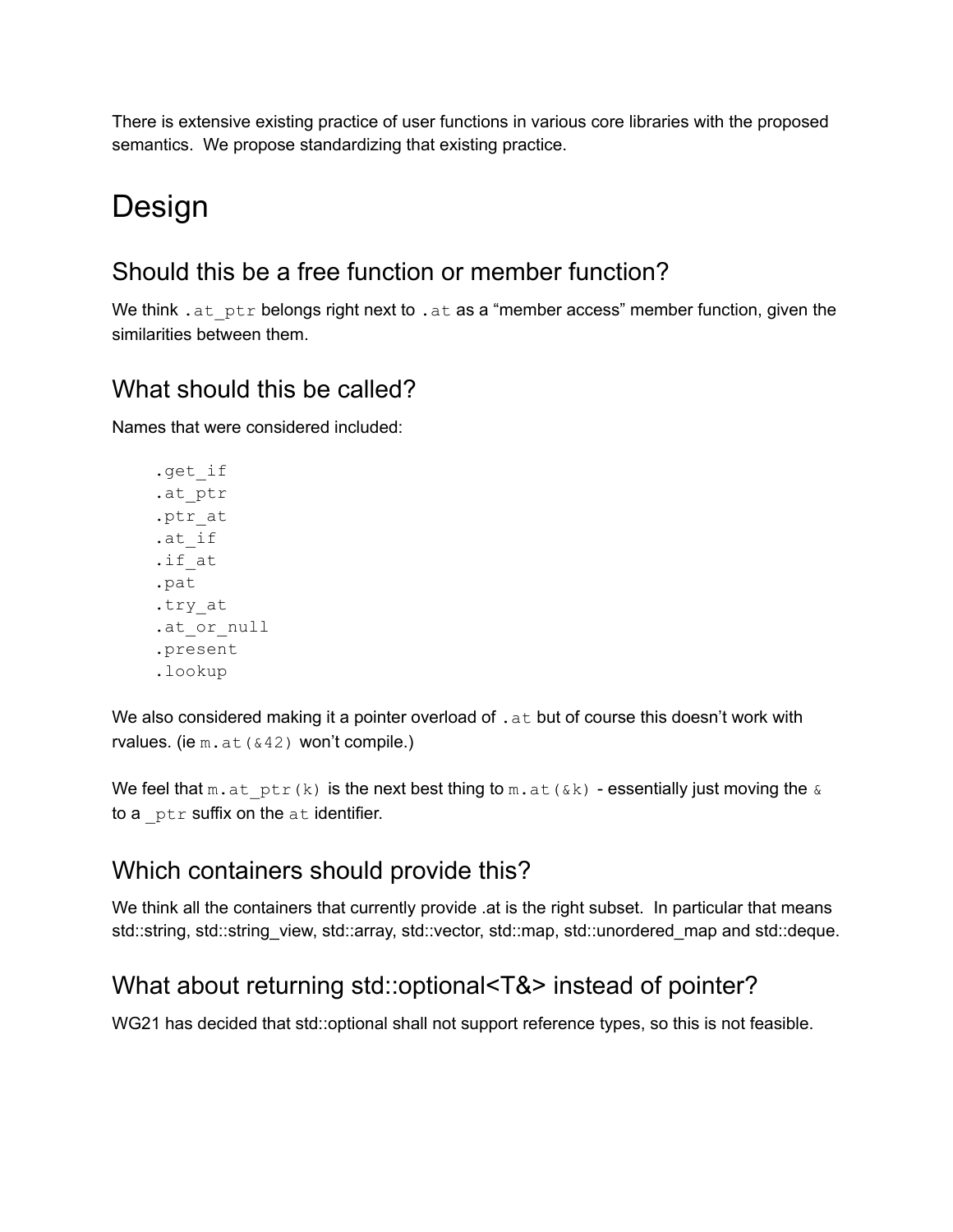## Implementation

The implementations of  $.$  at  $ptr$  are essentially identical to that of  $.$  at, but rather than throwing it return nullptr, and of course it has return & expr rather than return expr - and if possible it's marked noexcept

Here is the implementation in libstdc++ for std::map:

```
mapped_type*
at ptr(const key type& k)
{
  iterator i = lower bound( k);
  if ( i = end() || key comp() ( k, (*i).first))
   return nullptr;
  return \& ((*)\; i). second);
}
const mapped_type*
at ptr(const key type& k) const
{
  const iterator i = lower bound(k);
  if (_i == end() || key_comp()(__k, (*_i).first))
   return nullptr;
  return & ((* i).second);
}
```
And here is the implementation in libstdc++ for std::vector:

```
_GLIBCXX20_CONSTEXPR
pointer
at ptr(size type __ n) GLIBCXX NOEXCEPT
{
  if ( n \geq this->size())
   return nullptr;
  return \& ((*this) [n]);
}
_GLIBCXX20_CONSTEXPR
const_pointer
at ptr(size type __ n) const GLIBCXX NOEXCEPT
{
  if ( n \geq this->size())
```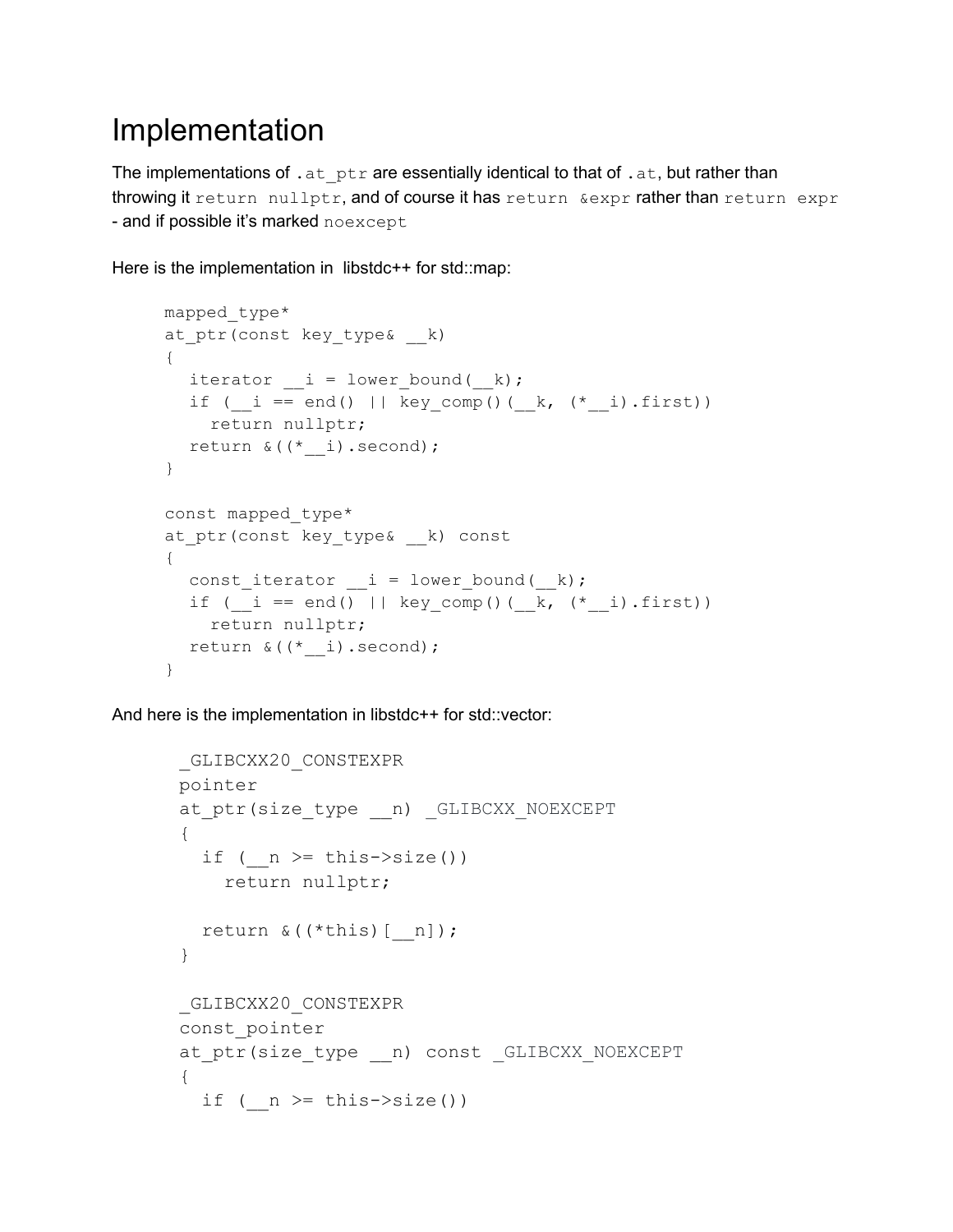```
return nullptr;
 return &((*this)[__n]);
}
```
### **Specification**

#### [string.view.template.general]

```
// [string.view.access], element access
   constexpr const reference operator[](size type pos) const;
   constexpr const reference at(size type pos) const;
constexpr const pointer at ptr(size type pos) const noexcept;
  constexpr const reference front() const;
  constexpr const reference back() const;
   constexpr const pointer data() const noexcept;
```
### [string.view.access]

constexpr const pointer at ptr(size type pos) const noexcept;

Returns: data + pos if pos  $\langle$  size(), otherwise returns nullptr

#### [basic.string.general]

```
// [string.access], element access
  constexpr const reference operator[](size type pos) const;
  constexpr reference operator[](size type pos);
  constexpr const reference at(size type n) const;
  constexpr reference at(size type n);
constexpr const_pointer at_ptr(size_type n) const noexcept;
constexpr pointer at ptr(size type n) noexcept;
  constexpr const reference front() const;
  constexpr const reference back() const;
  constexpr const pointer data() const noexcept;
```
### [string.access]

constexpr const pointer at ptr(size type n) const noexcept; constexpr pointer at\_ptr(size\_type n) noexcept;

**Returns:**  $\&(*(\text{begin}(1)+\text{pos}))$  if  $pos$  < size(), otherwise returns  $nullptr$ .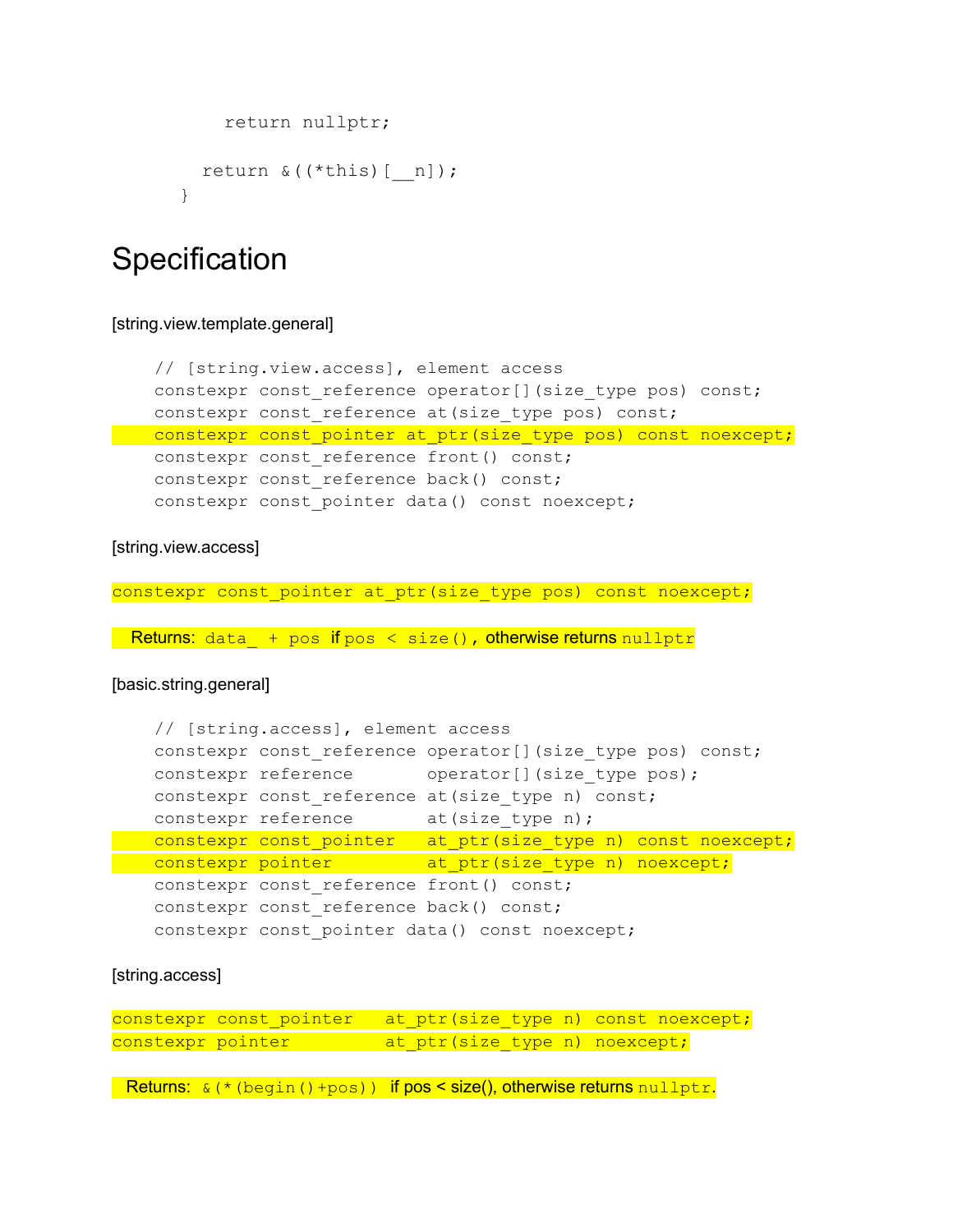[sequence.reqmts]

| a.at ptr(n)                                                                    |
|--------------------------------------------------------------------------------|
| Result: pointer; const pointer for constant a                                  |
| <b>Returns:</b> $\&$ (* (a.begin() + n)) if $n < a$ .size(), otherwise nullptr |
| Remarks: Required for basic string, array, deque, and vector.                  |

[array.overview]

```
// element access
 constexpr reference operator[](size type n);
 constexpr const_reference operator[](size_type n) const;
 constexpr reference at(size type n);
 constexpr const reference at(size type n) const;
constexpr pointer at_ptr(size_type n);
constexpr const_pointer at_ptr(size_type n) const;
 constexpr reference front();
 constexpr const reference front() const;
 constexpr reference back();
 constexpr const reference back() const;
```
[vector.overview]

```
// element access
 constexpr reference operator[](size_type n);
 constexpr const reference operator[](size type n) const;
 constexpr const reference at(size type n) const;
 constexpr reference at(size_type n);
 constexpr const_pointer at_ptr(size_type n) const noexcept;
constexpr pointer at_ptr(size_type n) noexcept;
 constexpr reference front();
 constexpr const reference front() const;
 constexpr reference back();
 constexpr const reference back() const;
```
#### [vector.bool]

```
// element access
 constexpr reference operator[](size type n);
 constexpr const reference operator[](size type n) const;
 constexpr const reference at(size type n) const;
 constexpr reference at(size type n);
constexpr const_pointer at_ptr(size_type n) const noexcept;
constexpr pointer at ptr(size type n) noexcept;
```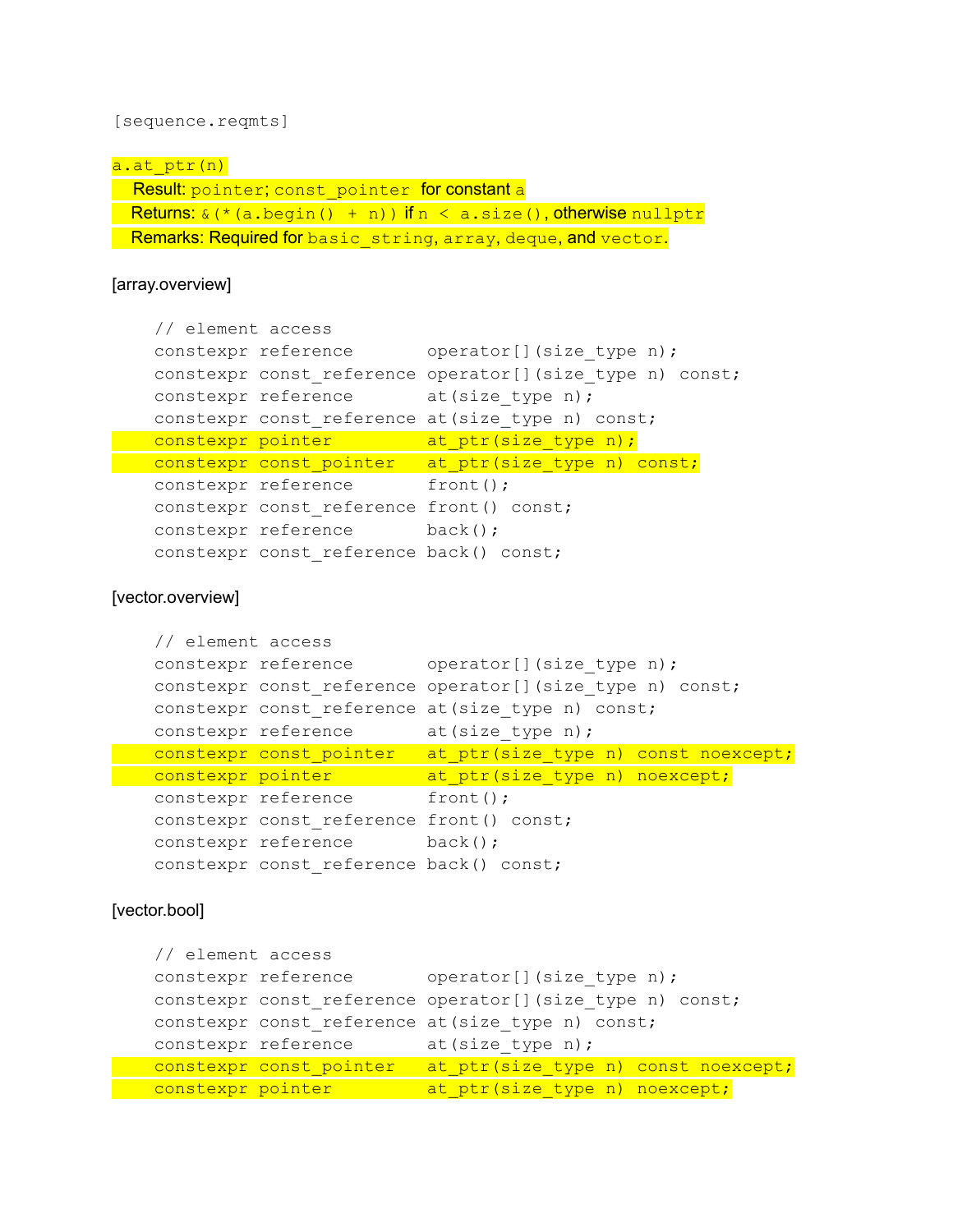```
constexpr reference front();
constexpr const reference front() const;
constexpr reference back();
constexpr const reference back() const;
```
#### [deque.overview]

```
// element access
 reference operator[](size type n);
 const reference operator[](size type n) const;
 reference at(size type n);
 const reference at(size type n) const;
pointer at ptr(size type n) noexcept;
const_pointer at_ptr(size_type n) const noexcept;
 reference front();
 const reference front() const;
 reference back();
 const reference back() const;
```
### [map.overview]

```
// [map.access], element access
  mapped type& operator[](const key type& x);
  mapped type& operator[](key type&& x);
  mapped type& at(const key type& x);
  const mapped_type& at(const key_type& x) const;
mapped_type* at_ptr(const key type& x);
const mapped type* at ptr(const key type& x) const;
```
[map.access]

```
mapped_type* at_ptr(const key_type& x);
const mapped_type* at ptr(const key type& x) const;
Returns: A pointer to the mapped type corresponding to x in *this, or nullptr if no such
element is present.
Complexity: Logarithmic.
```
#### [unord.map.overview]

```
// [unord.map.elem], element access
 mapped type& operator[](const key type& k);
 mapped type& operator[](key type&& k);
 mapped type& at(const key type& k);
 const mapped type& at(const key type& k) const;
mapped type* at ptr(const key type& k);
```